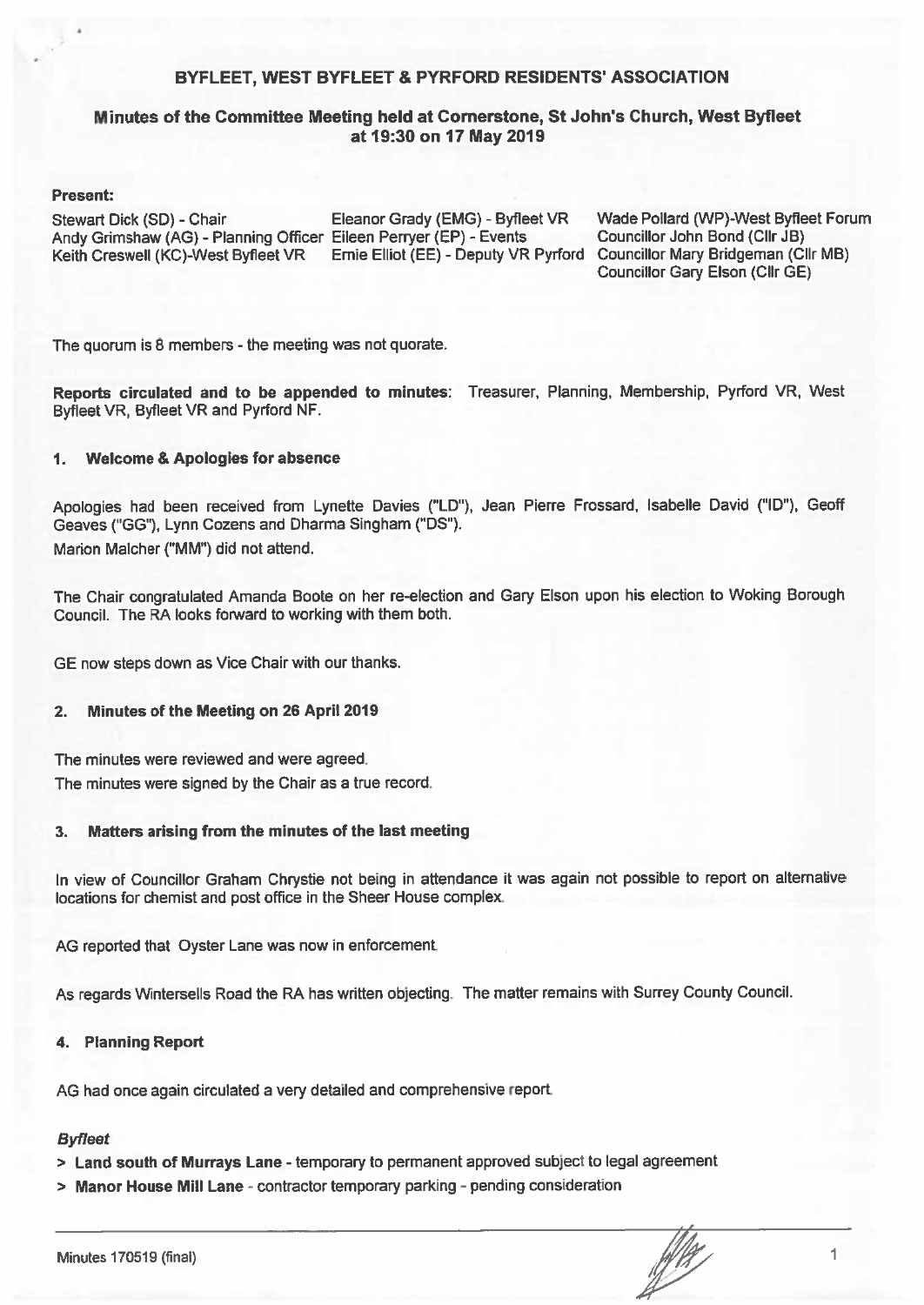#### **West Byfleet**

> Globe House, Lavender Road - condition 6 discharge - refused

> Sheer House - Altitude Real Estate has been unable to identity an acceptable partner and for the time being has decided to halt the search. Their intention is to resume once there is greater UK political stability and certainty.

#### **Pyrford**

> 7 Tanglewood Close - this is now with Enforcement and is not a matter for the RA.

#### **Other Planning Matters**

> SADPD/Green Belt/Regulation 19 - the comments are now available on the WBC website. WBC anticipates the submission to the Secretary of State for examination will be made in July.

SCC have expressed concern re the traffic implications.

Wokinham Borough Council are of the opinion that land at West Hall should have gravel etc extracted prior to any residential development.

Runnymede Borough Council are having difficulty meeting their travellers pitches allocation and would be grateful if WBC could accommodate the shortfall at West Hall in addition to the proposed 15 pitches.

> Brooklands Traffic Study - this is being funded by M3 Enterprise and thus its scope cannot be extended.

#### **Councillors' Report** 5.

Matters reported on:

- > Elections
- > Flood Barrier
- > Heathrow rail link
- > M25 traffic noise (Junctions 8 to 11).

The Councillors left the meeting with our thanks.

Treasurer's Report - report circulated before the meeting. 6.

The Statement of Financial Affairs shows a sound performance with a strong level of subscription collection.

Acting Membership Secretary's Report - a report and data had been circulated before the meeting.  $\overline{7}$ .

Membership is now increasing and as noted above subscription collection has been strong, particularly in West Byfleet.

Going forward we might consider standing orders for subscriptions but given our unincorporated stattus etc direct debits would not be appropriate.

#### **Website** 8.

Members only area of the website to remain an ongoing agenda item

 $\overline{2}$ 

**NE**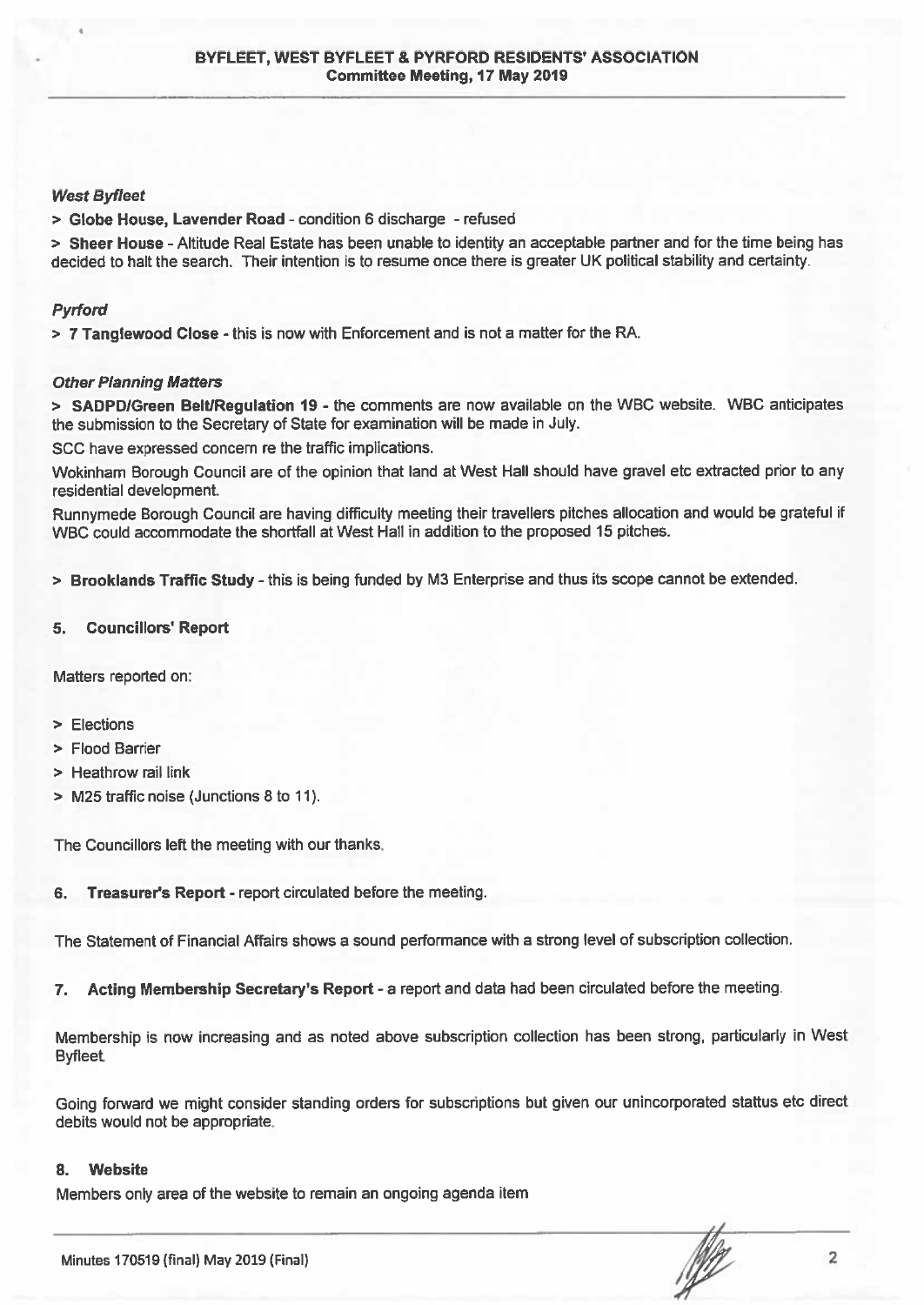#### $\bullet$ **Editorial**

ID had sent her apologies. The draft of issue 161 of the Resident is well advanced and ID was congratulated.

10. Rights of Way - on this occasion no report.

11. Events Co-ordinator - EP along with the Village Representatives will be organising the next Drop-in. KC (and others) will be representing the RA at St. John's Village Fete on Saturday 8th June.

#### 12. Village Representative Reports

Byfleet - the report from EG and JPF was noted.

Christine Flux had kindly agreed to take on the role of Village Membership Officer for Byfleet. Our thanks to Lisa Graae for standing in for so long.

West Byfleet - a detailed report from KC had been circulated prior to the meeting. This was noted.

Amanda Boote has raised the issue of the cycle path on the south side of Parvis Road with Woking Joint Committee and it was likely to be implemented.

Pyrford - a report from AG had been circulated before the meeting. This was noted.

**EMG left the meeting.** 

#### $13.$ **Forum Reports**

Byfleet - there was no report.

As regards the Neighbour Forum, the Plan and their five year licence it is thought that it likely expired in 2018 If this is correct then BNF are encouraged to apply for an extension without delay. This is a serious matter as at the end of the day it could be the difference between 25% NCIL and 15% NCIL. Potentially a meaningful financial loss to the community.

Pyrford - GG had submitted a report. Congratulations on the success of the Big Night Out!

West Byfleet - WP gave a verbal report.

#### $14.$ **AOB**

> A community meeting to discuss West Byfleet Live will be held on 30th May.

#### Drop-in dates:

Saturday, 8 June in Byfieet at 14:00 - Village Hall booked by LD (Also the date of St John's Fete) Saturday, 12 October in Pyrford at 14:00 - booked by AG

#### 15. Next meeting - Friday 21st June 2019

**Meeting closed at 22.00** 

 $\frac{1}{4}$ uly 2017 thsad J Chuk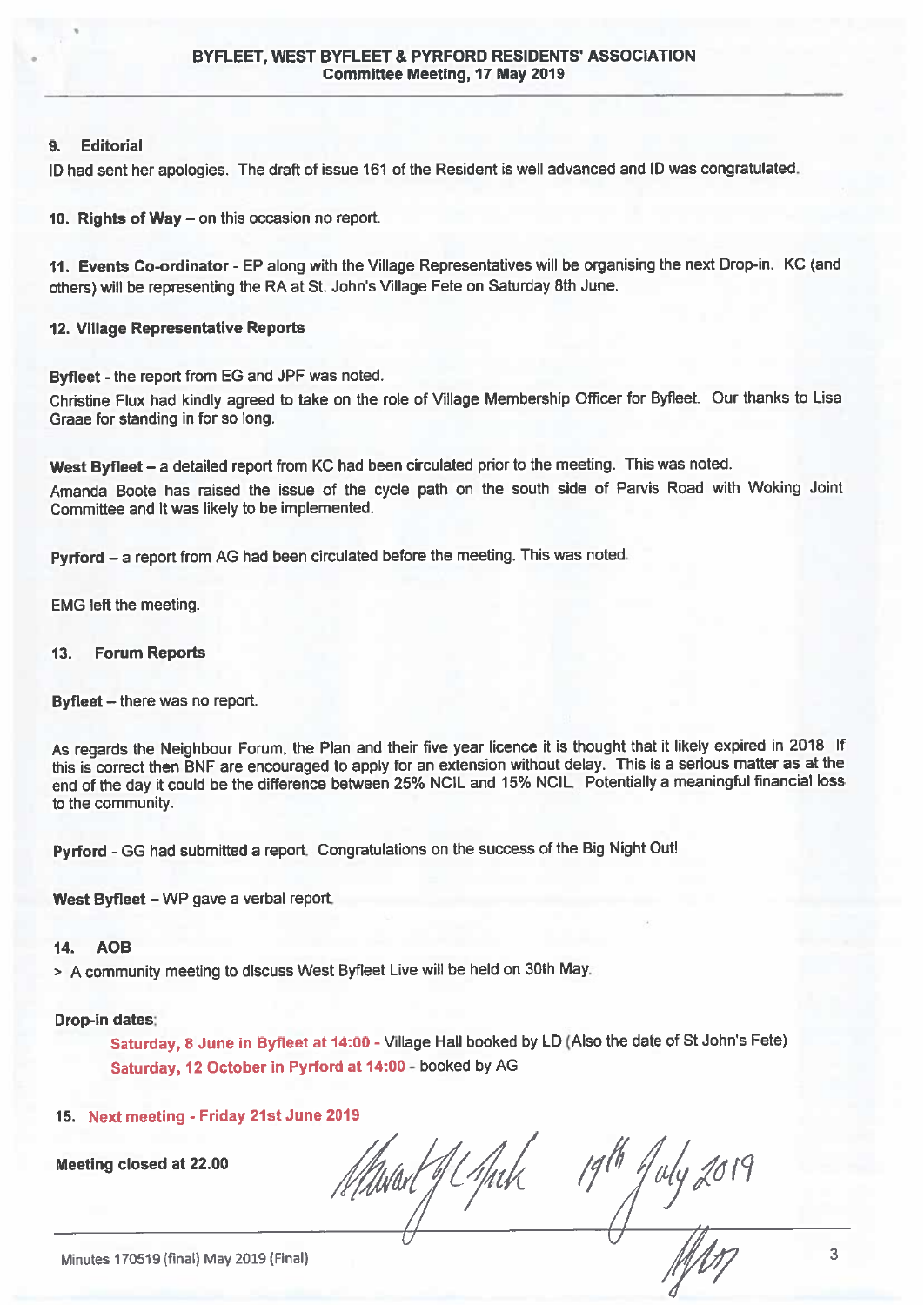# **PLANNING REPORT – MAY 2019 MEETING - 17/05/2019**

- **A) KEY POINTS**
- **B) PLANNING COMMITTEE UPDATES**
	- **a) Dates – next 04/06/2019**
	- **b) Appeals/Enforcements**
	- **c) Relevant matters from last Planning Committees**
- **C) PLANNING APPLICATION VOLUMES & RETROSPECTIVE APPLICATION LIST**

### **D) PLANNING APPLICATIONS**

### **1. Across Villages**

a. SCC Parking Review – **2019 review starts June 2019**

### **2. Byfleet**

- a. Land South of Murrays Lane Temporary to permanent **AGREED subj Legal Agreement**
- b. 4 Glebe Gardens Byfleet West Byfleet Extension **RETROSPECTIVE – Pending consideration**
- c. Manor House Mill Lane Temporary parking **– Pending consideration**
- d. Manor Farm Mill Lane Vary condition2 Extension **Pending Consideration**
- e. Wood Salons Ltd 2A Brewery Lane change of use **– APPROVED**
- **f.** Linden Nursery School Byfleet Cricket Pavilion Sports Ground Parvis Road **Pending consideration**
- g. Natural Flames Ltd 17 Brewery Lane Byfleet Amendment PLAN/2017/0727 **REFUSED**

### **3. West Byfleet**

- a. Sheer House Demolition & rebuild **Awaiting Full Planning Application**
- b. Tudor House, 89 Station Road Demolition & rebuild **Pending Consideration**
- c. Marchmont, Hollybank Road Demolition & rebuild **Pending consideration**
- d. 15 Old Woking Road Collisons fitting out & advertising **Pending Consideration**
- e. Lello's 18 Station Approach Advertisement consent **APPROVED** Lello's 18 Station Approach – Outdoor seating - **WITHDRAWN**

# **4. Pyrford**

- a. 8 Lincoln Drive Pyrford replacement of conservatory roof **Pending Consideration**
- b. 9 Tanglewood (**4** applications) Dormer & extensions **APPROVED, REFUSED & REFUSED**
- c. 7 Tanglewood (**2** applications) Dormer & extension **APPROVED & Pending consideration**
- d. Land Formerly Known as Bennetts Farm Lock Lane Planning use **Pending consideration**

# **E) OUTSIDE THREE VILLAGES**

- 1. Sheerwater Regeneration **TWO APPLICATIONS GRANTED**
- **2.** Heathrow Expansion Consultation **Closed**
- 3. Heathrow Airport Noise Consultation **Closed**
- 4. Highways England A3/M25 Junction 10 Consultation **Closed WBC no objections**
- 5. A320 Corridor Study  **issued**
- 6. Fairoaks Airport **WBC objects as it has concerns about the impact on infrastructure**
- 7. Heathrow Flight Path Consultation **Closes 4th March 2019**
- 8. Land to Rear of Byfleet Road **Withdrawn in April 19 for further consultation**
- 9. Waste Transfer Station **SCC closed 4 February 2019**
	- 1. **Runneymede – Holding objection**
		- 2. **Elmbridge Objection**
		- 3. **Woking No objection provided SCC satisfied**
- 10. Brooklands Transport Survey

### F) **TO WATCH**

- 1. Former Byfleet Fire Station **Possible sale?**
- 2. Marstons Pub/Restaurant **WITHDRAWN April 2019**
- 3. Surrey Waste Management **– Martyrs Lane excluded**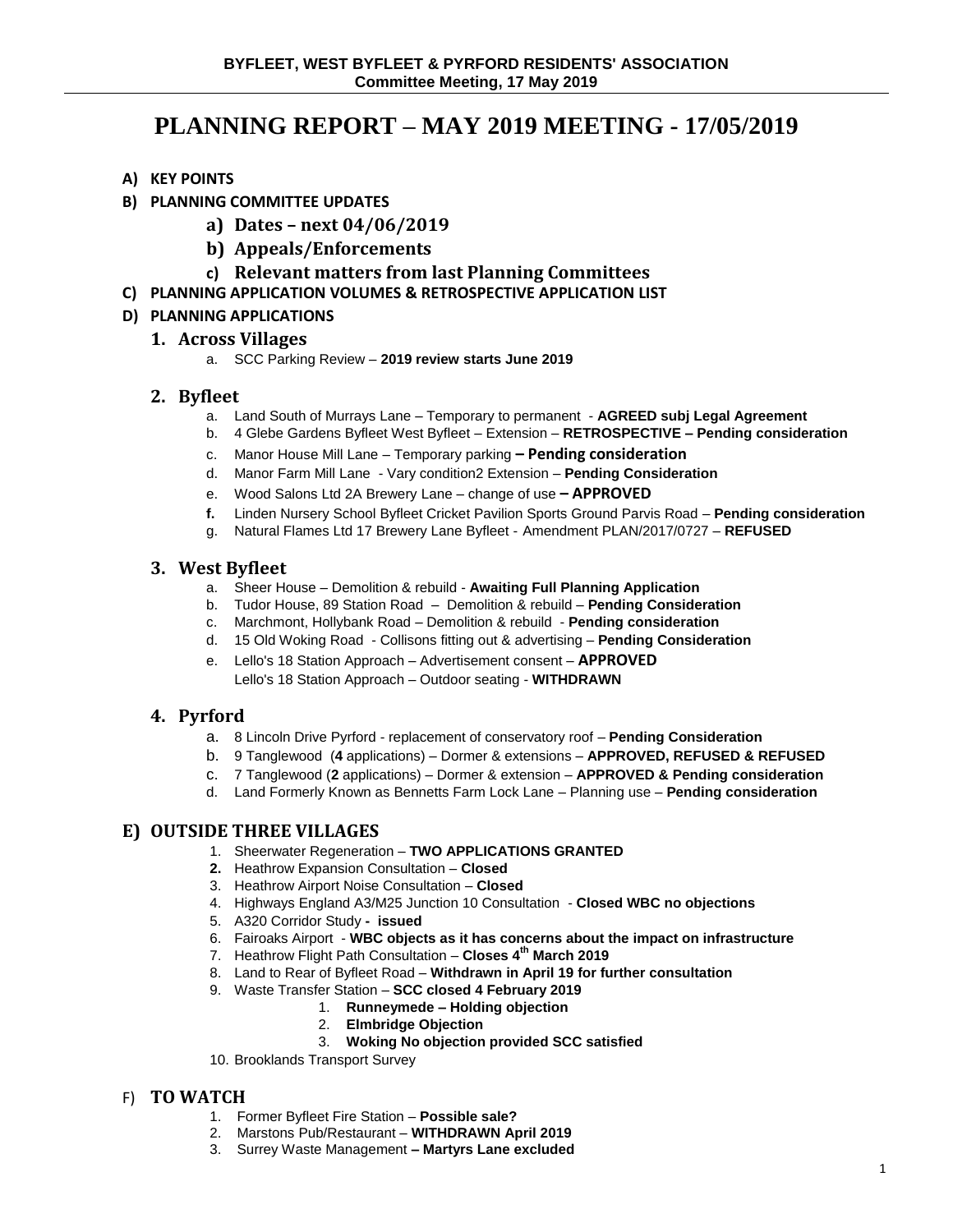4. A245 corridor Study – **Published**

### **G) APPROVED PLANNING APPLICATIONS VR TO WATCH**

- 1. Byfleet
	- 1. Manor School, Byfleet
	- 2. Manor House, Mill Lane
	- 3. Garages Rear off 38-44 Eden Grove Road
	- 4. Land north of Berry's Lane
	- 5. 101 & 101A Oyster Lane
	- 6. 37 Eden Grove Road
	- 7. Castlemaine 20 Rectory Lane
	- 8. 78 Chertsey Road
	- 9. 99 High Road
	- 10. 11 Trackside Business Centre Abbot Close
- 2. West Byfleet
	- 1. Land Adj Social Club, Station Approach, West Byfleet.
	- 2. Haslemere, Oakcroft Road, West Byfleet.
	- 3. Roxburgh House Lavender Park Road
	- 4. Broadoaks Park, Parvis Road, West Byfleet
	- 5. West Byfleet Golf Club, Sheerwater Road
	- 6. Globe House, Lavender Park Road
	- 7. Berecroft Highfield Road
	- 8. Barclays Bank
- 3. Pyrford
	- 1. Marshall Parade, Coldharbour Road, Pyrford
	- 2. Pyrford Primary School, Pyrford
	- 3. Milestones, Pyrford Road, Pyrford
	- 4. 18 Norfolk Farm Road
	- 5. Avens House Nursing Home, 1 Broomcroft Drive
	- 6. Lady Place Farm Church Hill
	- 7. The Hollies Pyrford Road
	- 8. 5 Marshall Parade Coldharbour Road

### **H) OTHER PLANNING MATTERS**

1. Green Belt/SA DPD – Awaiting outcome of Reg 19 consultation feedback & WBC approval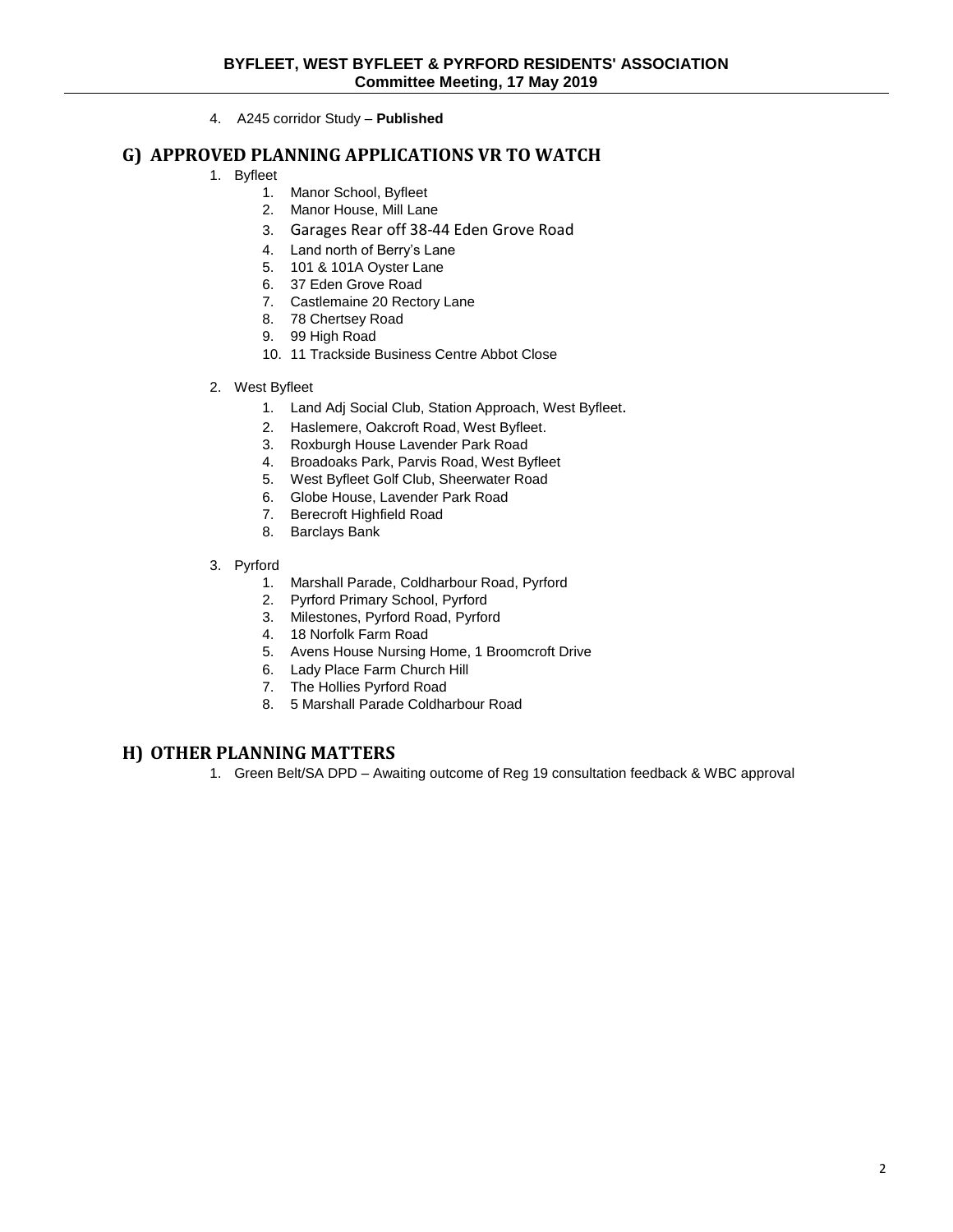### **Byfleet, West Byfleet and Pyrford Residents Association TREASURER'S REPORT May 13 2019**

The following Statement of Financial Affairs is for the period from  $1/1/19$  to the  $13<sup>th</sup>$  of May 2019.

The year to date account shows a surplus of £5,109 (previous month reported £4,567).

We have received Subscriptions of £7,581 YTD (previous month YTD £6,823) so far this year and are continuing to grow our cash reserves. The balance remaining in Collections Accounts are the subs received that have yet to be allocated to the Members Database.

So far this year we have issued £1170 of advertising invoices, £230 is outstanding as reported last month. We are chasing Grouts Gardening £150 and West Byfleet Dental £80.

Payment for the current quarters will be made to Pyrford Forum and West Byfleet Forum during the week commencing  $20<sup>th</sup>$  May 2019. I am in the process of calculating the new quarterly grants based on the membership as we speak. The RA will not make any payments to Byfleet Forum this quarter due to their plan not being completed.

At our last meeting, the committee has approved £48 chairman's expenses relating to printing. This expenses has been paid and cleared from our account.

I will be writing to the treasurers of West Byfleet and Pyford forums requesting repayment of their unspent surplus grants back to RA before the end of May.

Items currently under our consideration;

- 1 Dual authorisation of online payments is yet to be implemented. I will work with Keith in the month of June and try to implement this.
- 2 Charitable status and gift aid. No progress made since our last meeting. Formal relationships and remit between AR and the three fora are yet to be determined. Currently waiting for Byfleet to complete their Neighbourhood Plan.
- 3 The RA funds allocated towards Recreation Ground legal challenges are maintained and will remain for the foreseeable future.

Dharma Sivarajasingham 16/05/2019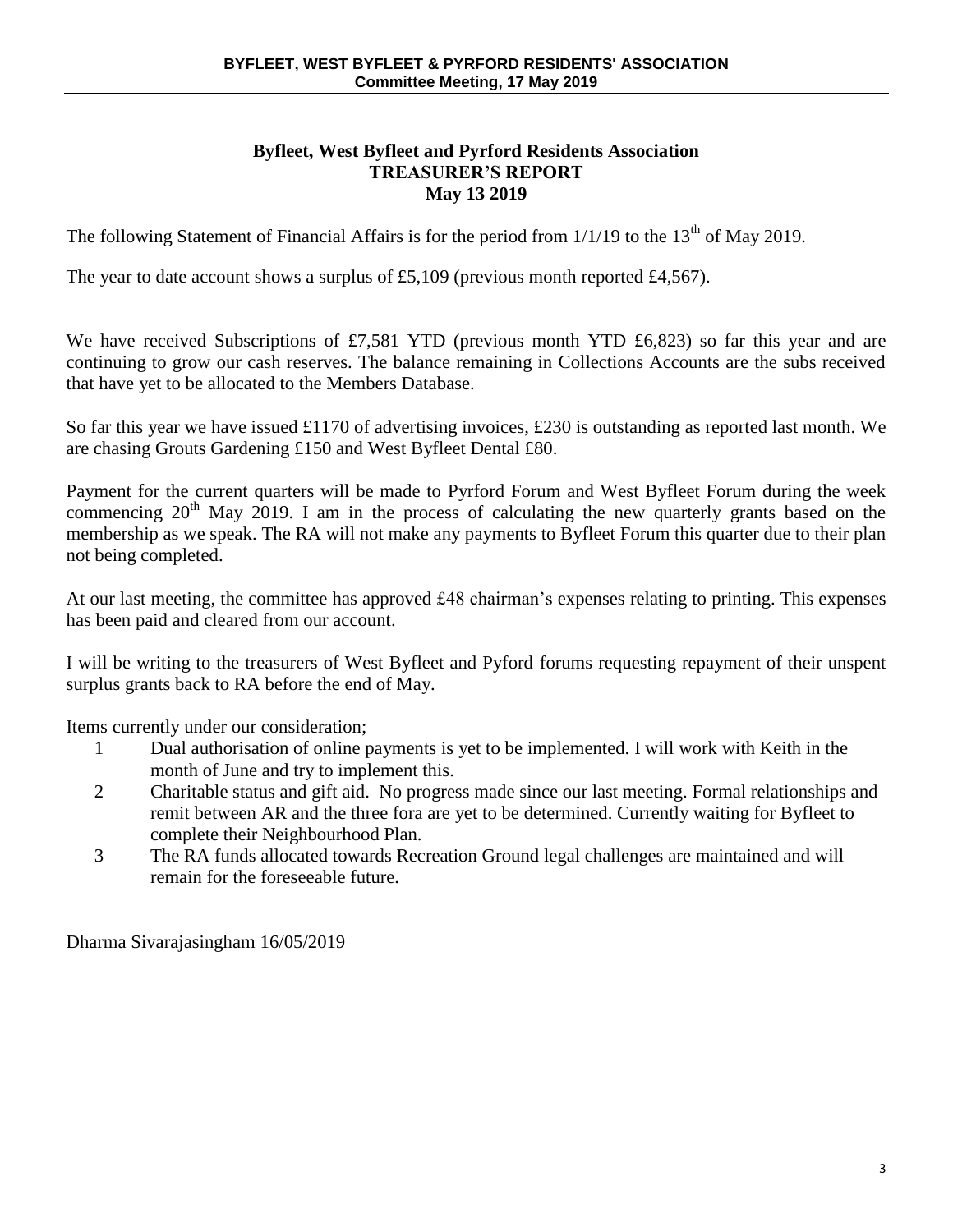### **Byfleet, West Byfleet & Pyrford Residents Association to** 13 May 2019

|                     |                      |                                 |                                                             | Year to date |         |
|---------------------|----------------------|---------------------------------|-------------------------------------------------------------|--------------|---------|
| <b>INCOME</b>       |                      |                                 | £                                                           |              | £       |
|                     |                      | <b>Subscriptions and member</b> |                                                             |              |         |
|                     | donations:           |                                 |                                                             |              |         |
|                     |                      | <b>Byfleet</b>                  |                                                             | 1803         |         |
|                     |                      | West Byfleet                    |                                                             | 3048         |         |
|                     |                      | Pyrford                         |                                                             | 2739         |         |
|                     |                      | Subscriptions not<br>allocated  |                                                             | 55           |         |
|                     |                      | 2019 paid in 2018               |                                                             | $-125$       |         |
|                     |                      | 2020 paid in 2019 or            |                                                             |              |         |
|                     |                      | to be allocated                 |                                                             | 61           |         |
|                     |                      |                                 |                                                             |              | 7581    |
|                     | <b>Advertising</b>   |                                 |                                                             |              | 940     |
|                     | <b>Bank Interest</b> |                                 |                                                             |              | 29      |
|                     | <b>Donations</b>     |                                 |                                                             |              | 0       |
|                     | <b>Other</b>         |                                 |                                                             |              | 0       |
|                     | <b>Total Income</b>  |                                 |                                                             |              | 8549    |
|                     |                      |                                 |                                                             |              |         |
| <b>EXPENDITURE</b>  |                      |                                 |                                                             |              |         |
|                     | The Resident         |                                 |                                                             |              | 1398    |
|                     |                      | <b>Committee Expenses</b>       |                                                             |              | 166     |
|                     |                      | <b>Street Rep Drop Ins</b>      |                                                             |              | 438     |
|                     |                      | Room Hire not Comm.             |                                                             |              | 0       |
|                     | <b>AGM</b>           |                                 |                                                             |              | 75      |
|                     | Fetes                |                                 |                                                             |              | 58      |
|                     |                      | Display/Equipment               |                                                             |              | 0       |
|                     | Donations:           |                                 |                                                             |              | 0       |
|                     |                      | <b>Community Support</b>        |                                                             |              | 199     |
|                     | Insurance            |                                 |                                                             |              | 0       |
|                     |                      | Postage, Stationery & Printing  |                                                             |              | 68      |
|                     |                      | Sundries/Losses                 |                                                             |              | 0       |
|                     |                      | Database/Web Expenses           |                                                             |              | 270     |
|                     |                      | Mileage/Parking                 |                                                             |              | 0       |
|                     |                      | Forums - Pyrford                |                                                             | 419          |         |
|                     |                      | - Byfleet                       |                                                             | 0            |         |
|                     |                      | - West Byfleet                  |                                                             | 351          |         |
|                     |                      |                                 |                                                             |              | 769     |
|                     |                      | <b>Total Expenditure</b>        |                                                             |              | 3441    |
|                     |                      | Surplus/(Deficit)               |                                                             |              | £5,109  |
|                     |                      |                                 |                                                             |              |         |
| Opening Cash        |                      |                                 |                                                             |              | 23021   |
|                     |                      | Surplus/(Deficit)               |                                                             |              | 5109    |
| <b>Closing Cash</b> |                      |                                 |                                                             |              | £28,130 |
|                     |                      |                                 |                                                             |              |         |
|                     |                      | Analysis of Cash                | <b>Current Account</b><br>Un allocated Collections Accounts |              | 2109    |
|                     |                      |                                 | + 2020 subs not allocated                                   |              | 116     |
|                     |                      |                                 | Dep                                                         |              | 10863   |
|                     |                      |                                 | 32Day deposit                                               |              | 15042   |
|                     |                      |                                 |                                                             |              | £28,130 |
|                     |                      |                                 |                                                             |              |         |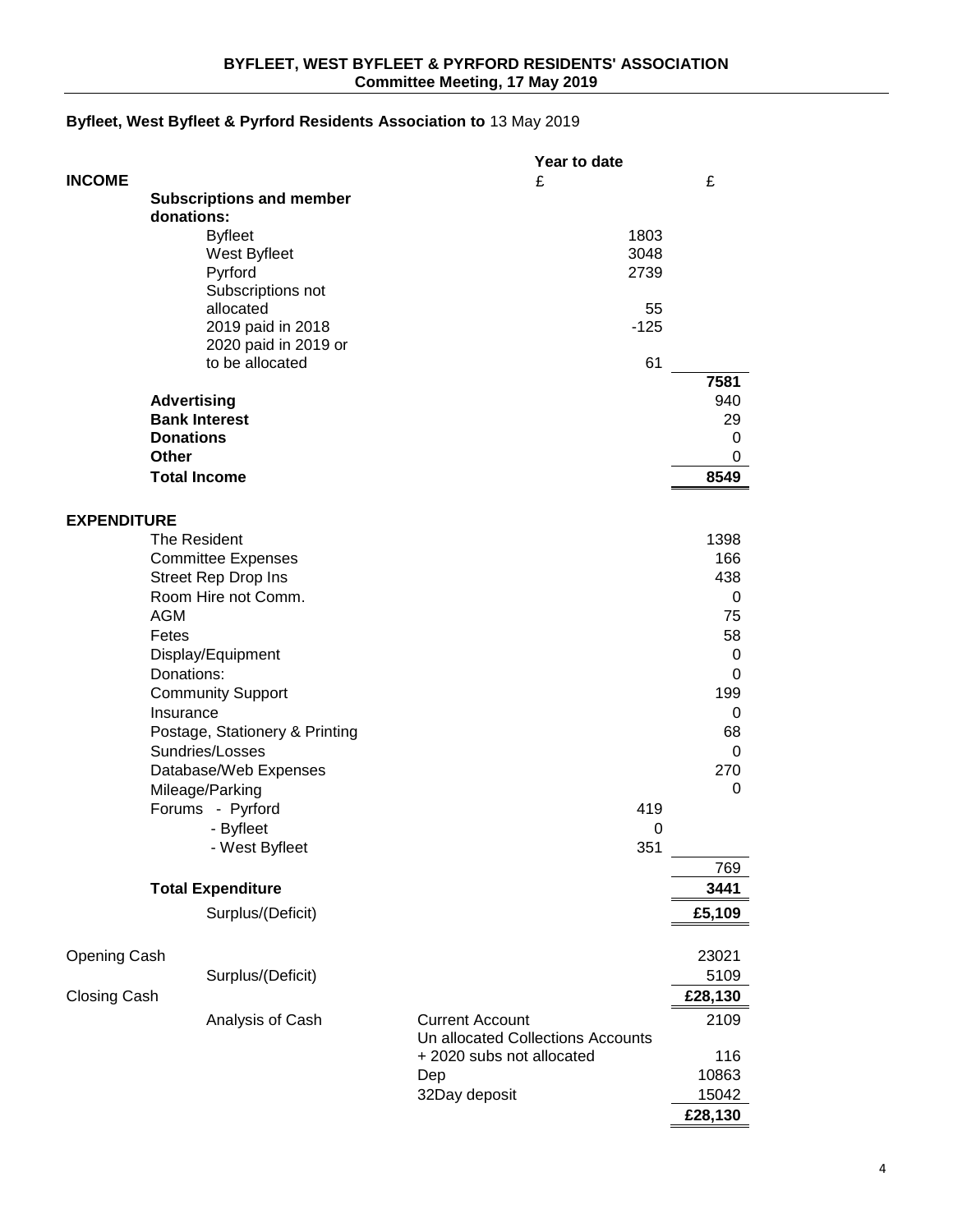# **MEMBERSHIP REPORT MAY (17 May 2019) (As at 12 May 2019)**

# **KEY POINTS**

# **2019 collection is still very much ahead of 2018.**

The membership as at 12 May 2019 stands at 2,398 an increase of 29 in the month and 318 since 1<sup>st</sup> January 2019, but 503 below this time last year.

So far during 2019 £7,595 of subscriptions have been collected (72% of the whole of 2018) and 1,226 memberships renewed (69% of the whole of 2018). West Byfleet has already achieved 99% plus of the 2018 full year numbers on both memberships and subscription amounts.

187 electronic payments have been received.

### **MEMBERSHIP 2019 YEAR**

The reports run on 12 May show that the membership stands at 2,398 an increase of 29 in the month and 318 since  $1<sup>st</sup>$  January 2019, but 503 below this time last year.

The numbers by village are shown below:-

| <b>Village</b> | <b>Dec-18</b> | Jan-19 | <b>Feb-19</b> | <b>Mar-19</b> | <b>Apr-19</b> | May-  | <b>Month</b> |
|----------------|---------------|--------|---------------|---------------|---------------|-------|--------------|
|                |               |        |               |               |               | 19    | Change       |
| <b>Byfleet</b> | 751           | 549    | 551           | 554           | 554           | 560   | 6            |
| West Byfleet   | 896           | 592    | 626           | 720           | 732           | 755   | 23           |
| Pyrford        | 1,192         | 1,046  | 1,057         | 1,064         | 1,073         | 1,073 |              |
| Other          | 11            | 8      | 9             | 10            | 10            | 10    |              |
|                | 2,850         | 2,195  | 2,243         | 2,348         | 2,369         | 2,398 | 29           |
| Movement       |               | (655)  | 48            | 105           | 21            | 29    |              |

The majority of the growth of members in 2019 is from West Byfleet village.

The amounts recorded as collected by village are:-

| <b>Village</b> | <b>Dec-18</b> | <b>Jan-19</b>            | <b>Feb-19</b> | <b>Mar-19</b> | $Apr-19$ | May-  | <b>Month</b> | May- $\vert$    |
|----------------|---------------|--------------------------|---------------|---------------|----------|-------|--------------|-----------------|
|                |               |                          |               |               |          | 19    | Change       | 18 <sup>1</sup> |
| <b>Byfleet</b> | 2,526         | $\overline{\phantom{m}}$ | 15            | 932           | 1,615    | 1,803 | 188          | 1,431           |
| West Byfleet   | 2,961         | $\overline{\phantom{a}}$ | 73            | 2,134         | 2,822    | 3,053 | 231          | 1,110           |
| Pyrford        | 5,045         | $\overline{\phantom{a}}$ | 165           | 1,329         | 2,389    | 2,739 | 350          | 2,639           |
|                | 10,532        | ٠                        | 253           | 4,395         | 6,826    | 7,595 | 769          | 5,180           |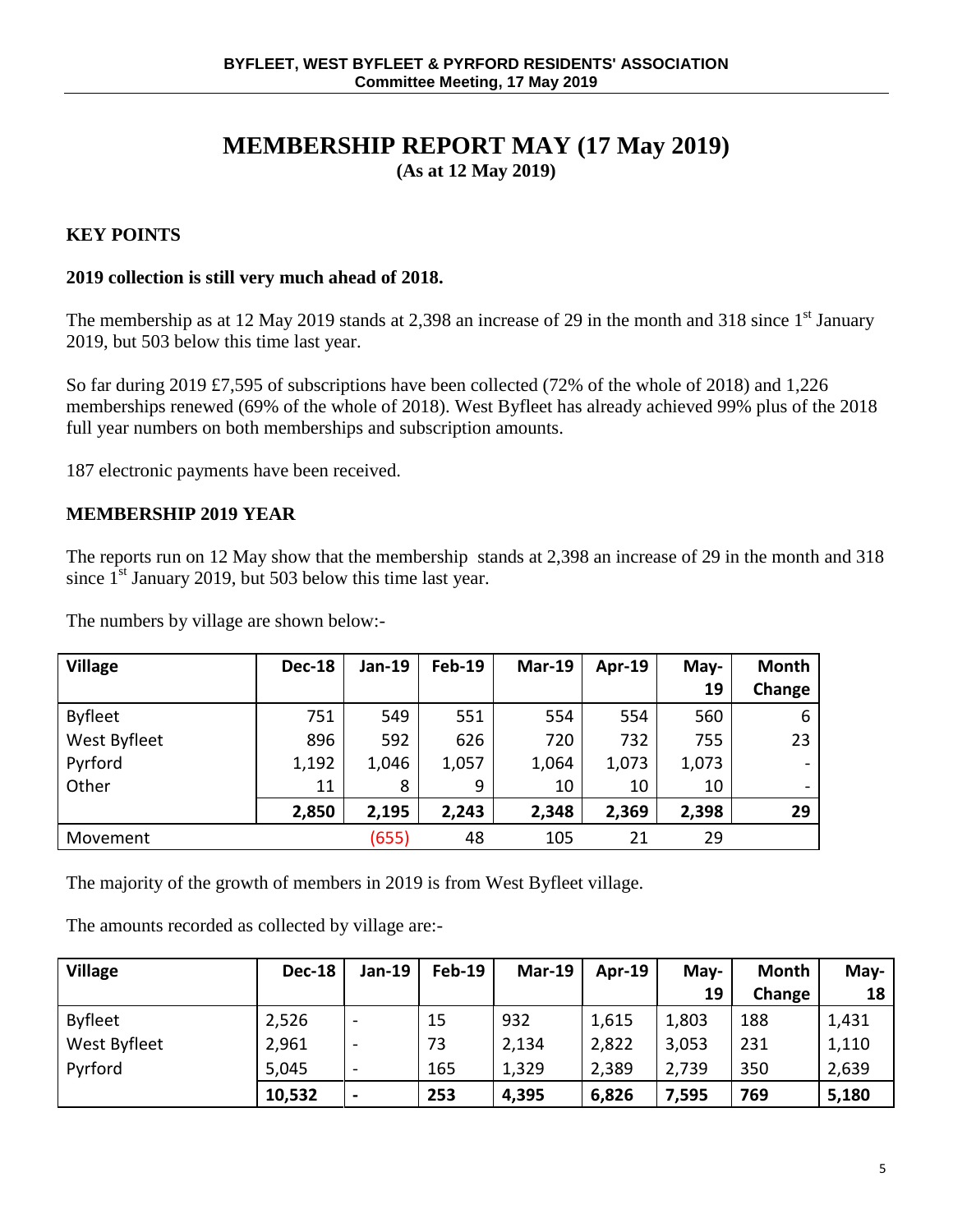**BYFLEET, WEST BYFLEET & PYRFORD RESIDENTS' ASSOCIATION Committee Meeting, 17 May 2019**

The monthly history of collection is shown below:-



This clearly shows the total amounts collected are significantly earlier than the previous two years. Well done to everyone!

The year to date amounts collected by village are shown below:-

|                | <b>YTD</b> | <b>YTD</b> | Full   | YTD <sub>%</sub> |
|----------------|------------|------------|--------|------------------|
| <b>Village</b> | 2019       | 2018       | 2018   | 2018             |
| <b>Byfleet</b> | 1,803      | 1,431      | 2,526  | 71%              |
| West Byfleet   | 3,053      | 1,110      | 2,961  | 103%             |
| Pyrford        | 2,739      | 2,639      | 5,045  | 54%              |
|                | 7,595      | 5,180      | 10,531 | 72%              |
|                |            |            |        |                  |

The year to date memberships signed up village are shown below:-

| Number of             | <b>YTD</b> | <b>YTD</b> | Full  | YTD <sub>%</sub> |
|-----------------------|------------|------------|-------|------------------|
| memberships collected | 2019       | 2018       | 2018  | 2018             |
| Byfleet               | 286        | 248        | 435   | 66%              |
| <b>West Byfleet</b>   | 478        | 199        | 482   | 99%              |
| Pyrford               | 462        | 474        | 865   | 53%              |
|                       | 1,226      | 921        | 1,782 | 69%              |

West Byfleet Village has already collected 99% of memberships compared to the 2018 full year!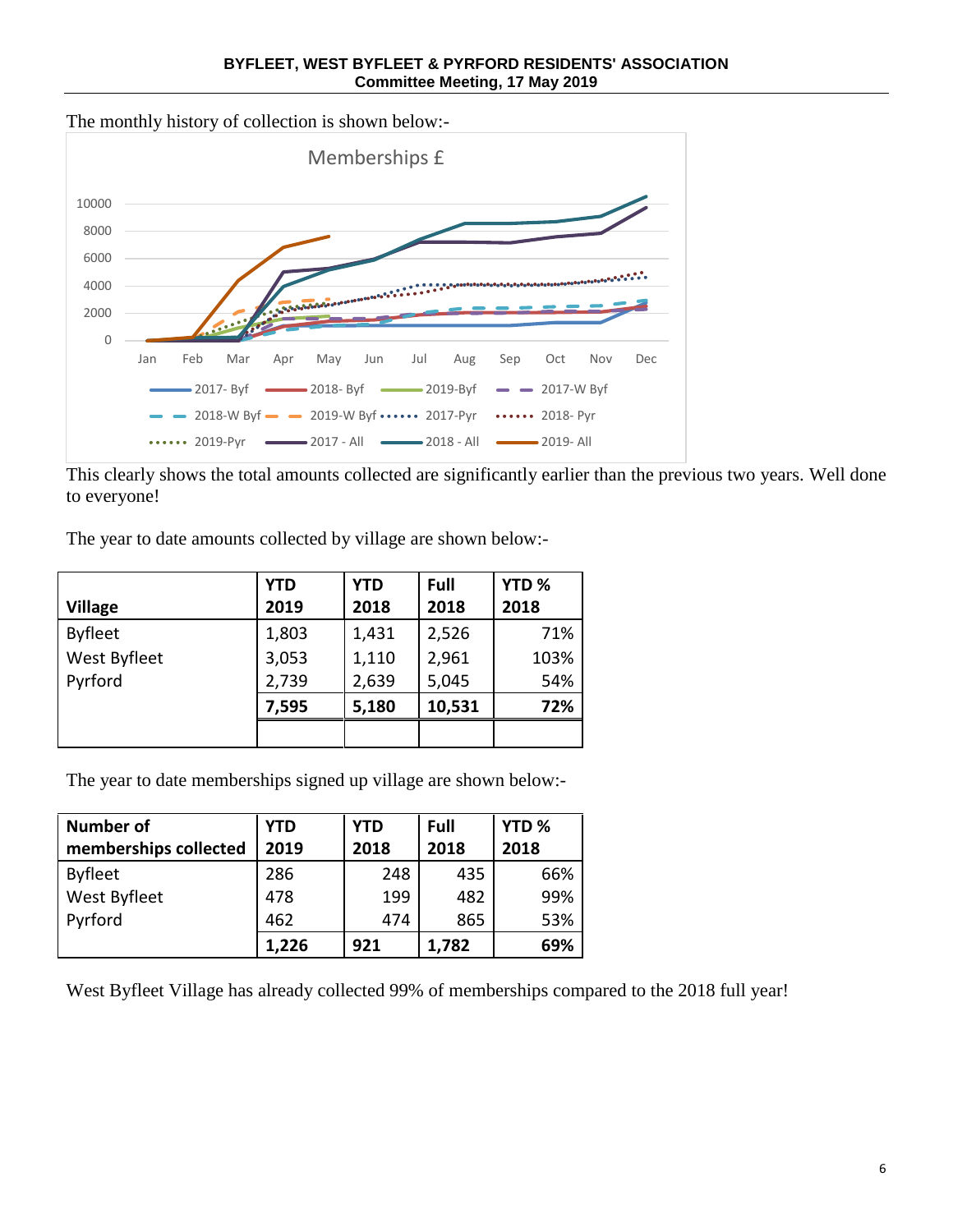**BYFLEET, WEST BYFLEET & PYRFORD RESIDENTS' ASSOCIATION Committee Meeting, 17 May 2019**



The monthly history of membership renewal is shown below:-

The email, phone call & postcode data collected is shown below:-

|            | <b>Dec-18</b> | Jan-19 | <b>Feb-19</b> | <b>Mar-19</b> | Apr-19 | May-<br>19 | <b>Month</b><br>Change |
|------------|---------------|--------|---------------|---------------|--------|------------|------------------------|
| Emails     | 993           | 934    | 959           | 997           | 1,030  | 1,059      | 29                     |
| Telephone  | 855           | 823    | 841           | 880           | 913    | 949        | 36                     |
| Post codes | 1,211         | 1,152  | 1,175         | 1,236         | 1,268  | 1,283      | 15                     |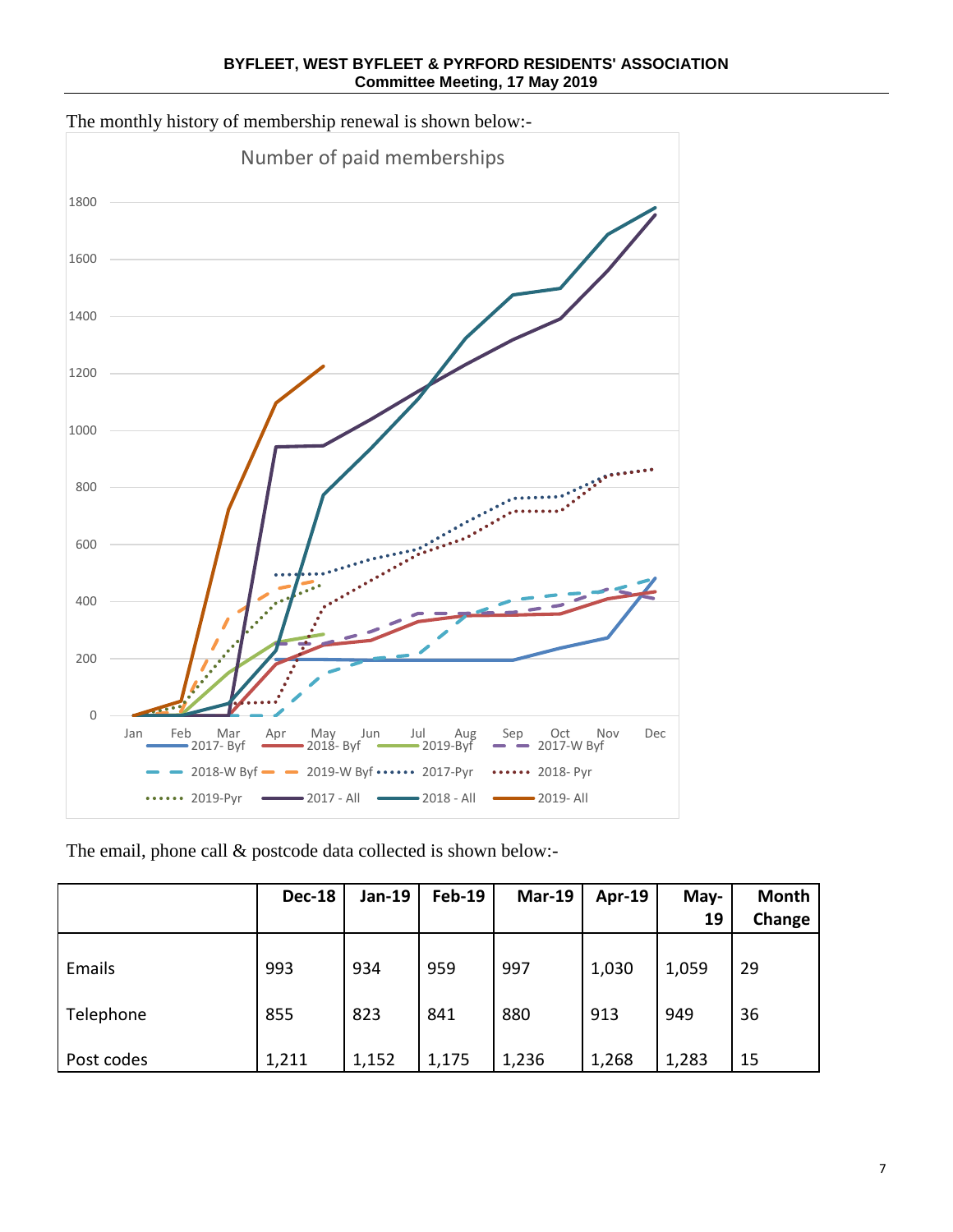| <b>FPI Payments Cum</b> | <b>Dec-18</b>            | Jan-19                   | <b>Feb-19</b> | <b>Mar-19</b> | Apr-19 | May-<br>19 | Month<br>Change |
|-------------------------|--------------------------|--------------------------|---------------|---------------|--------|------------|-----------------|
| <b>Byfleet</b>          | $\overline{\phantom{a}}$ | ٠                        | 25            | 34            | 38     | 39         | 1               |
| West Byfleet            | $\overline{\phantom{a}}$ | $\overline{\phantom{0}}$ | 36            | 49            | 53     | 56         | 3               |
| Pyrford Coll            | $\overline{\phantom{a}}$ |                          | 48            | 71            | 72     | 76         | 4               |
| <b>Pyrford Main</b>     |                          | 3                        | 3             | 7             | 16     | 16         |                 |
|                         | $\,$                     | 3                        | 112           | 161           | 179    | 187        | 8               |

# **MEMBERSHIP DATABASE EMAIL COMMUNICATIONS**

In 2018 24 emails were sent out.

In 2019 7 emails have been sent out; for the first time in May one email was just to one village - West Byfleet.

The statistics so far are:-

|                    | 2018   | 2019  | <b>Totals</b> |
|--------------------|--------|-------|---------------|
|                    |        |       |               |
| No emails sent     | 24     | 7     | 31            |
| Average per month  | 2.0    | 1.4   | 1.8           |
| No recipients sent | 21,911 | 3,192 | 28,683        |
| <b>Bounced</b>     | 1,028  | 164   | 1,281         |
|                    | 4.7%   | 5.1%  | 4.5%          |
|                    |        |       |               |
| Delivered          | 20,883 | 3,028 | 27,402        |
|                    | 95.3%  | 94.9% | 95.5%         |
|                    |        |       |               |
| Opened             | 13,295 | 1,983 | 17,422        |
|                    | 63.7%  | 65.5% | 63.6%         |
|                    |        |       |               |
| Clicked            | 1,911  | 219   | 2,258         |
|                    | 9.2%   | 7.2%  | 8.2%          |
|                    |        |       |               |
| Unsubscribed       | 33     | 1     | 38            |
|                    | 0.2%   | 0.0%  | 0.1%          |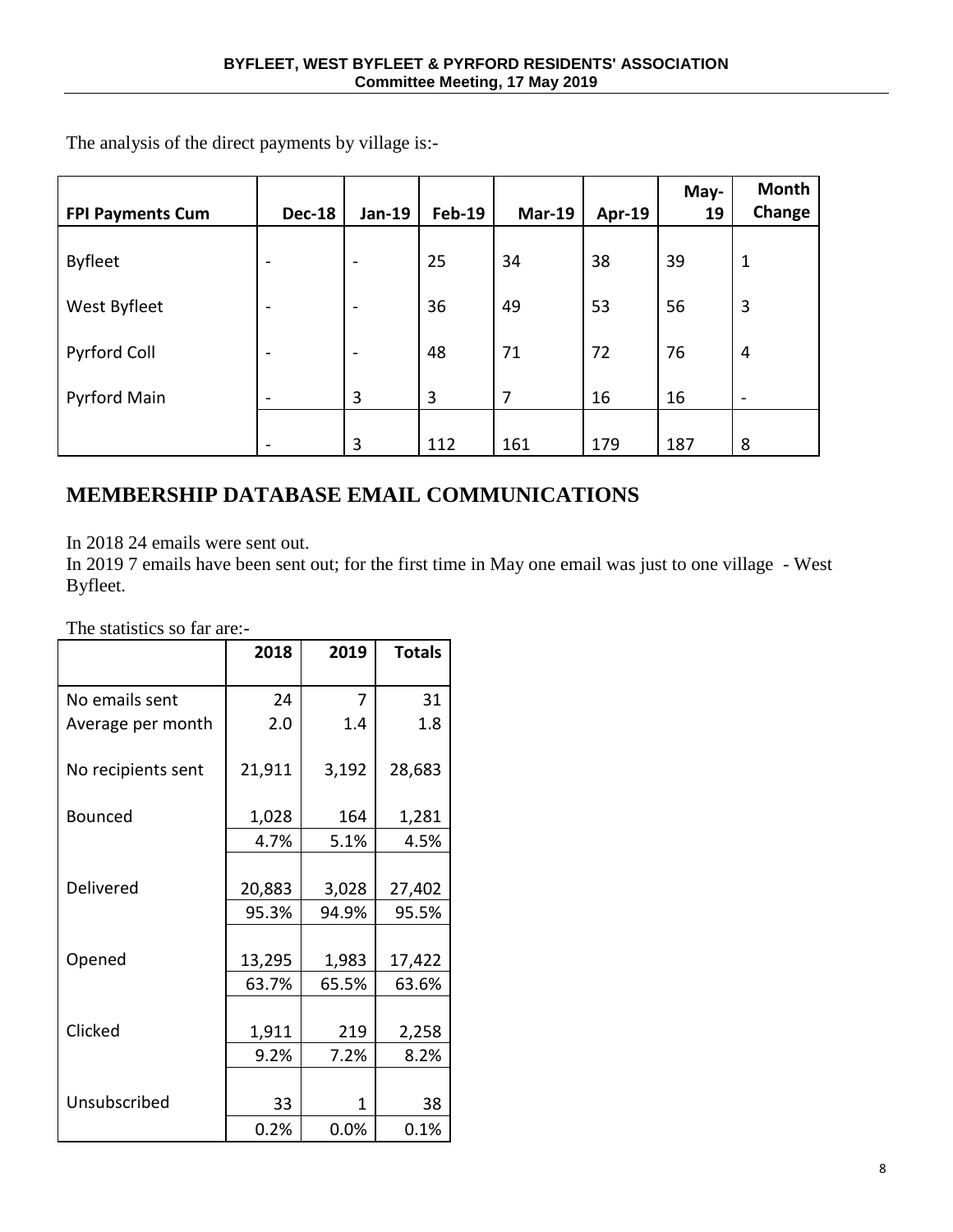# **PYRFORD VR REPORT - 17 May 2019**

# **Pyrford Street Reps**

There are a few Street Rep few vacancies to fill.

# **Marshalls Parade**

Even though the garage block behind the parade was demolished in late December 2017 and work started in late March 2018 to prepare for foundations, progress is very slow. Work is forever starting and then stopping and seems to have stopped.

The indications are the construction should be finished by Mid-summer 2019 but this looking tight. The VR is monitoring.

The new Nail Bar opened in late April 2019.

# **Significant Planning Applications**

An application for planning change of use has been received for Bennetts Farm by Lock Lane/Pyrford Road junction.

**Andy Grimshaw VR Pyrford**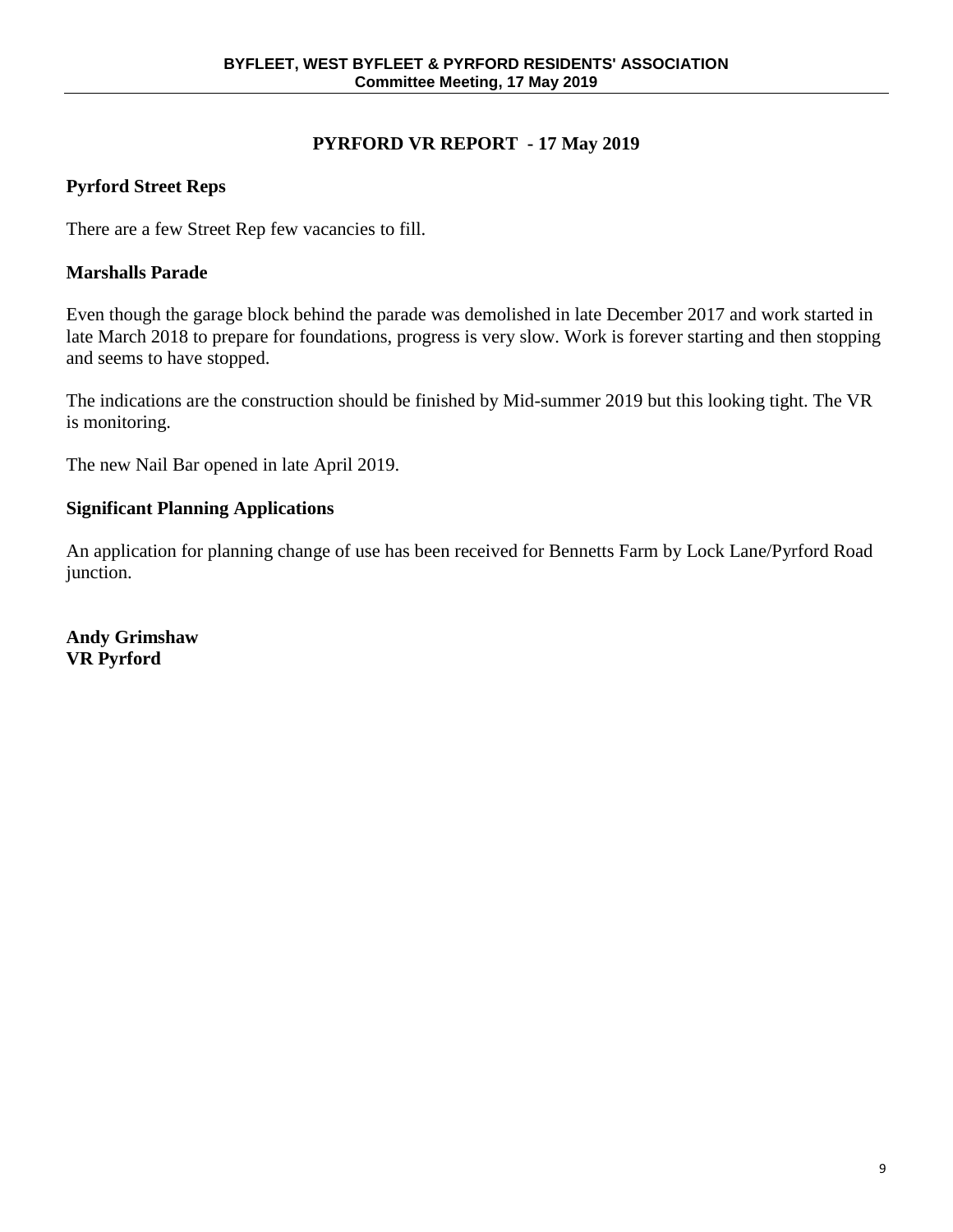### **Byfleet West Byfleet and Pyrford Residents Association May 2019 Village Representative Report West Byfleet**

### **Admin**

We now have a street rep for Pendennis Close, thanks to Peter Hoskyn. The only potentially lucrative area left without a street rep is Rivey Close along the Old Woking Road that will be covered at the next drop in.

Returns by street reps continue to be excellent, some further membership envelopes have recently arrived that will be included in next month's membership and financial reports.

### **Local issues**

- 1 The infrastructure installation on Parvis Road outside Broadoaks Park continues to be very annoying to residents particularly the lack of work over the bank holiday and the occasional lights failures. It is of further concern that this is just the telecoms infrastructure and we possibly will get similar problems for gas, electricity and water and sewage. A number of residents have written to Councillors, copying me, expressing their concern!
- 2 Similarly, requests to ensure the Joint Committee 123 priority to provide improved walking and cycling infrastructure alongside the whole of the Parvis Road seems to have no co-ordination with the Octagon commitment to provide the same alongside the Parvis Road outside Broadoaks. Our councillors have been unusually quiet this last month, no doubt due to the local elections but we hope they will "get on the case"
- 3 A Woking Town Centre Walking and Cycling Local Implementation Plan is being developed for release later this year and it is hoped that this will be extended for the whole of Woking and particularly to address the impediments to walking and cycling along Parvis Road, Old Woking Road and Sheerwater Road
- 4 Highways England are also developing a Walking and Cycling strategy for areas impacted by the M25 J10 proposals. I have kept my fellow VRs and RoW Officer involved. My initial comments focused mainly with regards to properly integrating them with local schemes. The increased focus is welcome.
- 5 The traffic pollution from the Parvis Road has a response awaited from a councillor, again presumably in purdhah. We are seeking improved monitoring but currently have no suggestions as to amelioration measures. The occasional resident has expressed concern that any adverse findings may affect local house prices. We are more concerned to use any adverse findings to prevent further developments until the necessary traffic infrastructure improvements are put in place.
- 6 Residents continue to be anxious about the absence of any news or progress on Sheer House redevelopment and the empty nature of the existing Sheer House complex giving a dead feel to the centre. The absence of a promised statement from Altitude continues to give considerable disquiet.
- 7 Concerning further steps on safe cycling and walking in the area. It is good to offer some praise to SCC (for a change) in their rapid repair of a pavement dangerous to the elderly and visually impaired reported by a street rep. I have written to Amanda expressing appreciation.
- 8 West Byfleet Live, I have spoken with Jimmy Beach, the funfair owner, he has not yet booked the Rec but is in discussions with Arran Henderson at WBC, I have sent an email to Arran confirming that the RA are supportive of his application and noting our support for the establishment of an independent organising committee for WBLive for 2020 et seq. I have booked a room at Camphill Club for 30<sup>th</sup> May and issued posters and publicised on social media to try to generate interest in forming such an organising committee. Having lead the community to water, we hope they will drink!